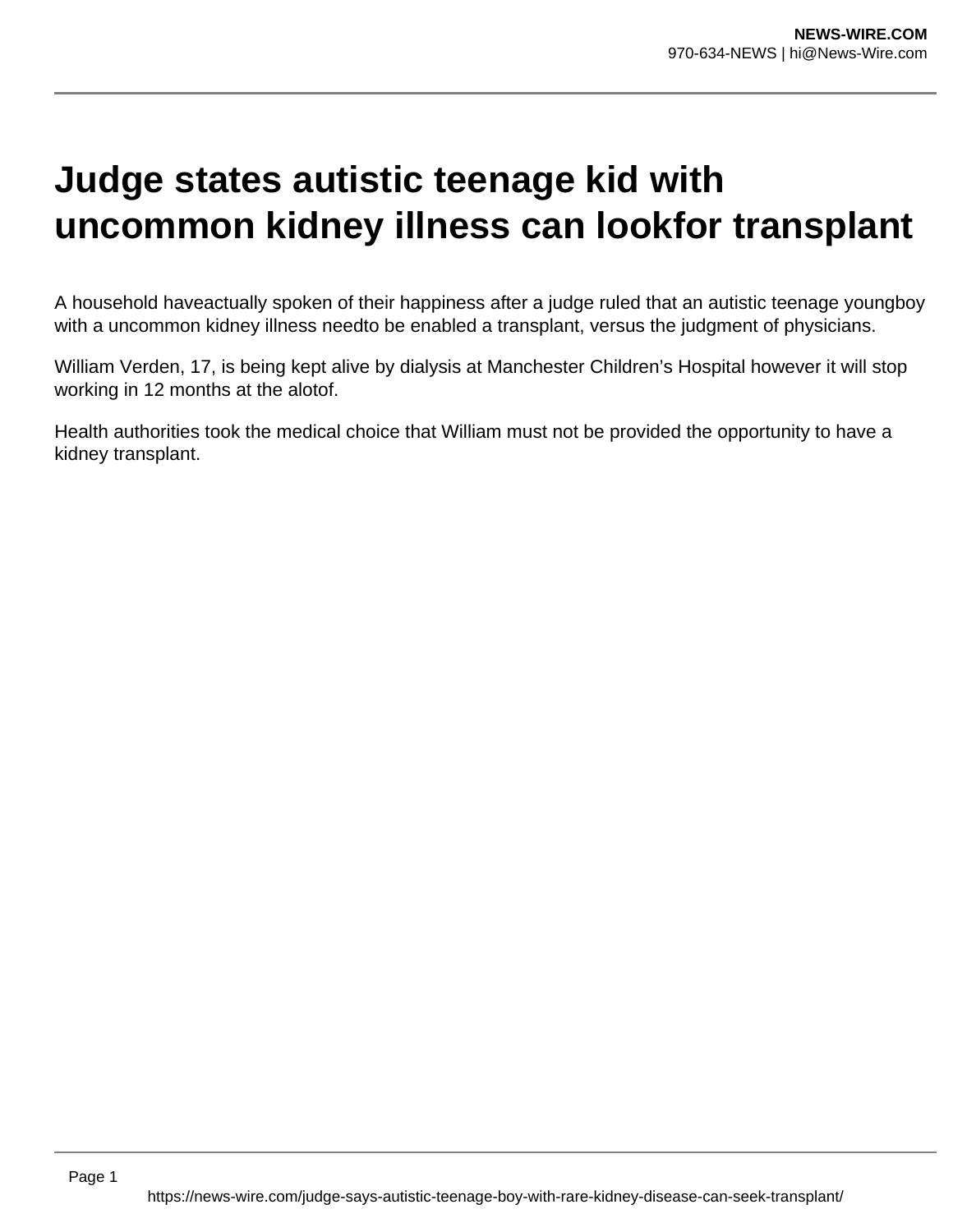

William Verden, 17, suffers from steroid-resistant nephrotic syndrome. Photograph: Family Handout/PA

That led to his household introducing a legal case and an appeal for possible donors to come forward after tests revealed familymembers would not be ideal. William's mom, Amy McLennan, of Lancaster, had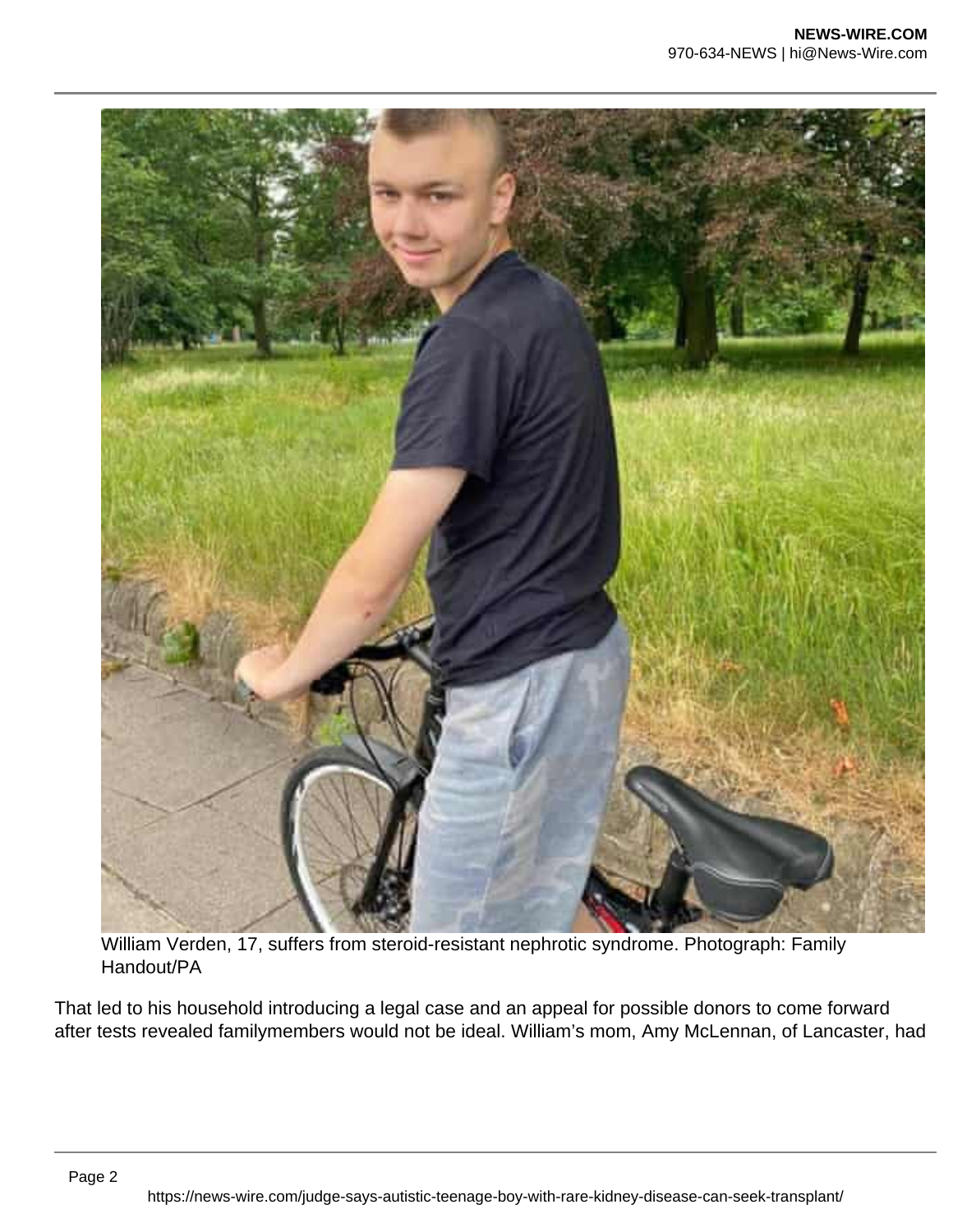implicated the NHS of handing her boy a "death sentence".

At a court hearing in Liverpool on Tuesday, Mrs Justice Arbuthnot ruled that a transplant was in the youngboy's finest interests.

"Transplant is not useless," she stated. "Although the opportunities of that lead to an boost in William's suffering in the brief and medium term, it has the commensurate advantage which is there is a opportunity for William of long-lasting survival."

William's mom stated going to court was not something she ever desired. "As a household we still battle to comprehend why William's case hasactually gotten to this phase however this judgment is about attempting to appearance to the future.

"What's occurred is in the past and we now requirement to focus on attempting to discover the essential donor who can supply William with the finest opportunity in life."

McLennan stated all she ever desired was for William to be included to the transplant list and have his treatment continued till a donor was discovered. "I feel it is the minimum he isworthyof and what any mum would do for their kid."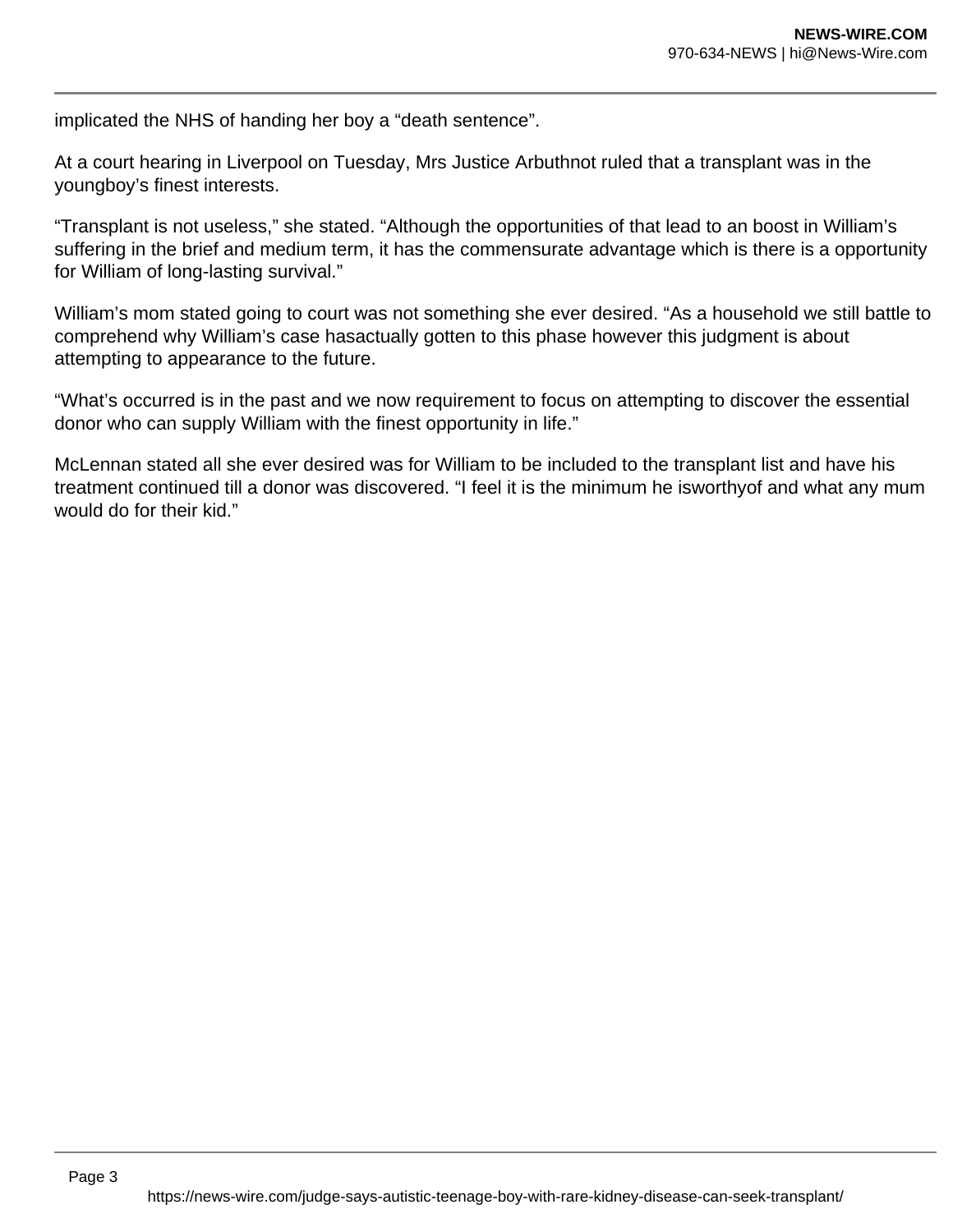